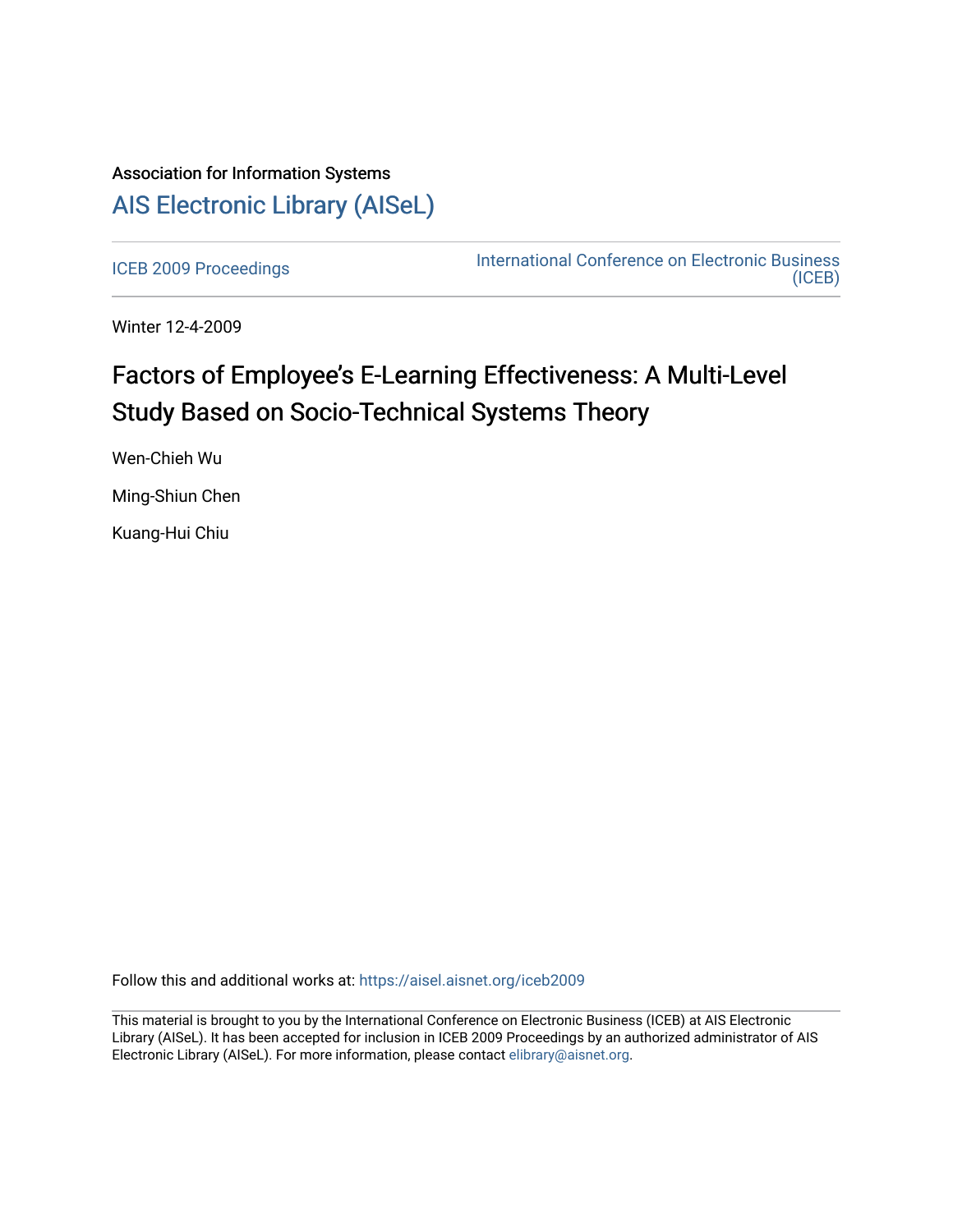## **FACTORS OF EMPLOYEE'S E-LEARNING EFFECTIVENESS: A MULTI-LEVEL STUDY BASED ON SOCIO-TECHNICAL SYSTEMS THEORY**

Wen-Chieh  $Wu<sup>1</sup>$ , Ming-Shiun Chen<sup>2</sup>, and Kuang-Hui Chiu<sup>3</sup> Department of Business Administration National Taipei University, Taipei, Taiwan <sup>1</sup>sebwu@mail.ntpu.edu.tw; <sup>2</sup>mschen@mail.ntpu.edu.tw; <sup>3</sup>khchiu@mail.ntpu.edu.tw

## **Abstract**

Application of e-learning in enterprises provides the advantages of lower training cost, richer learning content, higher information consistency, and easier update of content. Despite the fact that enterprises have the intention to introduce e-learning, there is not a complete framework to which they can refer to ensure the benefits of e-learning for employee training or learning and understand which important factors affect employee's e-learning effectiveness. Relative to the difficulties of introducing e-learning in management practice, the academic achievements in this aspect also seem very limited. Most the existing papers are focused on discussion and survey of e-learning in school, and very few of them are dedicated to empirical research of e-learning in corporate environment. Besides, these studies discuss e-learning only at the technical or the individual level without a comprehensive investigation into the factors affecting e-learning effectiveness with multi-level theoretic framework.

This paper applies the socio-technical systems theory to review and integrate theories about employee e-learning from a macro view. To make up the insufficiency of related research, literature review and case research are conducted first. Based on the interview results, an analysis model is constructed to thoroughly explore factors affecting employee's e-learning effectiveness. Later, through a questionnaire survey on employees' adoption of e-learning and subsequent multi-level data analysis, hypotheses on the relationship of the influencing factors and the research model are verified.

Results show that e-learning effectiveness (usefulness of e-learning, continuance intention to use, and e-learning performance) is simultaneously or alternately affected by direct or moderating factors of the technical system and the social system at the work environment level and the individual level. Compared with the existing research, this paper uses a more comprehensive system view to construct the theoretical model and empirically verify it. The results can be a reference for future researchers and managers of e-learning in enterprises.

**Keywords:** e-learning, socio-technical system, multi-level analysis

## **Introduction**

For enterprises, e-learning is not simply a training tool but also a performance enhancement tool. The Comparative Advantage Theory of Competition [1] proposes that an enterprise has more competitive advantage when the relative resource costs are lower and the relative resource-produced value is superior. Application of e-learning in a corporate environment can enhance employees' skills and knowledge and also motivate self-directed learning in organizational learning. On one hand, e-learning is not confined to geographical barriers. Employees can engage in self-directed learning, and learning resources can be repeatedly used. As the training cost is reduced, creation and accumulation of organizational knowledge can be achieved at a lower cost (lower relative resource cost). On the other hand, e-learning provides flexible learning materials and consistent information. The learning content is easy to update, and the enterprise's latest strategic goals can be instantly reflected. By embedding e-learning in knowledge management, enterprises can reshape the learning culture within the organization, facilitate externalization of tacit organizational knowledge, and accelerate knowledge acquisition, storage, and reuse. They can even share a portion of established learning content with suppliers or customers, utilizing e-learning as a strategic instrument to diffuse information of new products (superior relative resource-produced value).

However, in application of e-learning, domestic enterprises are less proactively than foreign enterprises. The main barriers include lack of professionals in e-learning, low e-business level, inability to estimate learning performance, lack of a long-term introduction plan, and lack of budgets for introduction. Even if they have the intention to introduce e-learning, but there is not a complete framework to which they can refer to ensure the benefits of e-learning for employee training or learning and understand which important factors affect employee's e-learning effectiveness. Relative to the difficulties of introducing e-learning in management practice, the academic achievements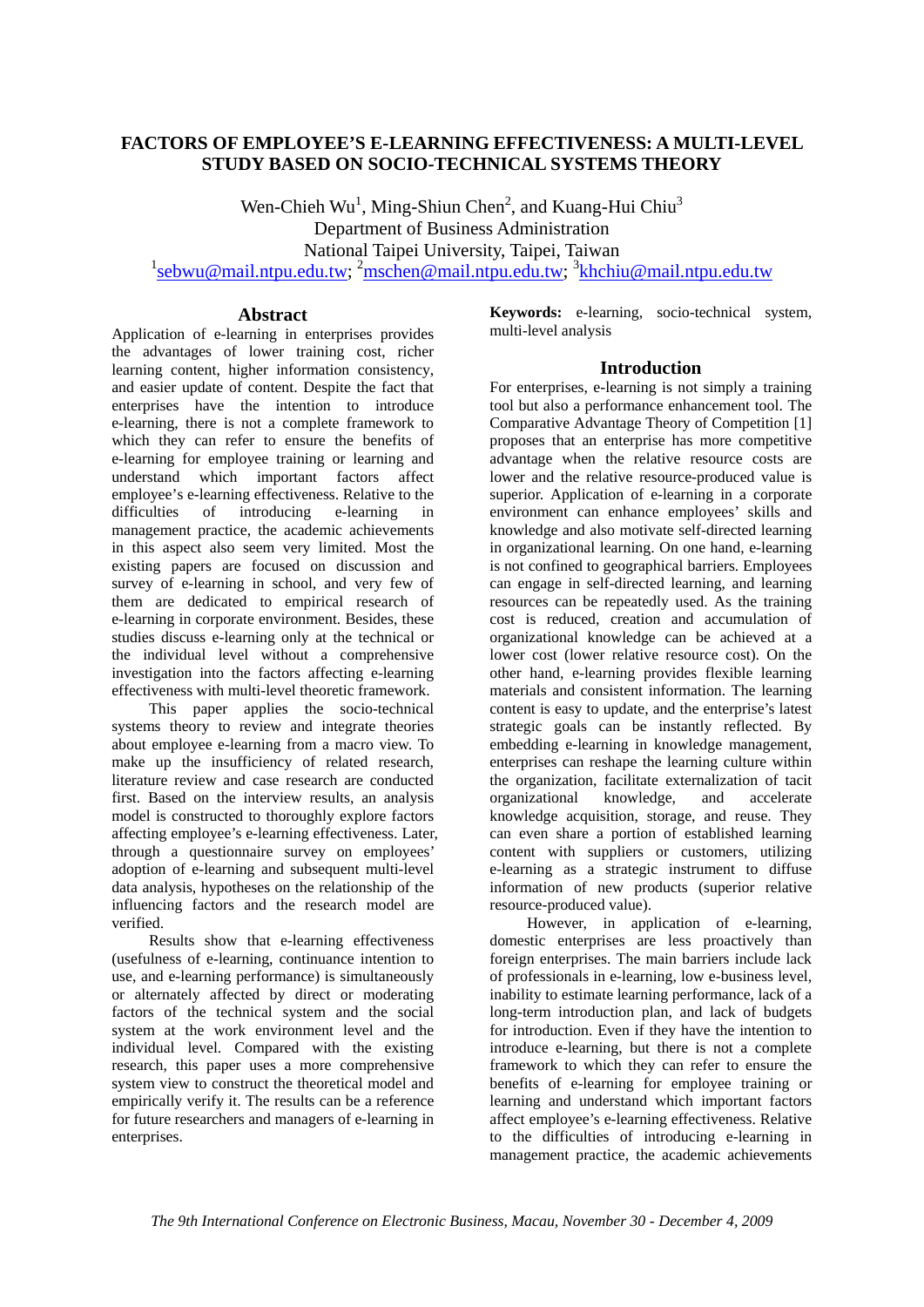484 Wen-Chieh Wu, Ming-Shiun Chen, and Kuang-Hui Chiu

in this aspect also seem very limited. Since e-learning was proposed, a considerable number of papers on related issues have been published. However, most of them are focused on discussion and survey of e-learning in school, and very few are dedicated to empirical research of e-learning in corporate environment. A corporate organization is a complicated system and differs significantly from schools in terms of environment and management. Employee training or learning is also extremely different from student learning at school. Therefore, there is really a need to conduct a deeper and more comprehensive research on employee e-learning to make up the insufficiency of research in this area.

DeRouin, Fritzsche, and Salas [2] conclude a review of studies on e-learning in organizations with some suggestions for future researchers: (1) For design, transfer, and implementation of e-learning in organizations, further theorization is necessary; (2) future research should be more centered on learners rather than technologies; (3) research on e-learning effectiveness should be more focused on e-learning in workplace. Most of the existing studies discuss e-learning with a sole focus on training effectiveness or at only the technical or the individual level without a comprehensive investigation into the theoretic framework and factors affecting e-learning. A corporate organization comprises of multiple interactive subsystems, including individual, task, technical environment, and social environment subsystems. Without a multi-level analysis, i.e. analysis of the technical level, individual level, organizational level, and etc., it is not possible to grasp a comprehensive view of applications of e-learning in corporate organizations from the system perspective. After reviewing literature associated with training transfer, Burke and Hutchins [3] proposed that systematic and multi-level consideration of corporate training is necessary and the socio-technical systems approach adopted in Kontoghiorghes [4] should be employed.

Therefore, the objective of this paper is to answer and explain **which work environment factors and individual factors affect employee's e-learning effectiveness**.

To answer the above-mentioned issue, we will follow the research procedure to answer the following questions: How to define employee's e-learning effectiveness? What are the main factors that affect employee's e-learning effectiveness? Of these factors, which are the factors at the work environment level? Which are the factors at the individual level? How do these factors affect employee e-learning?

To sum up, this paper aims to: (1) apply the Socio-technical Systems Theory to review and integrate theories about employee e-learning from a

macro view and construct the research framework of this paper; (2) construct a multi-level analysis model and propose hypotheses, through literature review and case analysis; (3) verify the theoretic model and relationship between research variables through multi-source and multi-stage questionnaire survey and multi-level analysis of the data; and (4) propose conclusions based on empirical evidence and explain factors affecting individual employee's e-learning effectiveness and how to design and manage e-learning.

#### **Literature Review**

#### **Employee e-learning and evaluation of its effectiveness**

According to Cisco Systems, employee e-learning is to transfer various kinds of information and knowledge needed by individuals via the Internet in real-time; e-learning encompasses formal training, courses, information delivery, and interaction on the web, and also involves knowledge management and performance management. This definition explains the types and various forms of learning in enterprises, which are more applicable to enterprises (Institute for Information Industry, 2003). Based on the results of previous research [5] [6] [7] [8], we will focus on e-learning in a corporate context. Because most of the existing e-learning methods in corporate environment have relied on application of the Internet, we define "employee e-learning" as "an approach to transfer digital materials to employees via the Internet to help them continuously and autonomously engage in self-directed learning, receive training-related information, and participate in training activities".

Based on Newstrom's [9] procedural view as well as the summative and formative indexes of training effectiveness and the classical diffusion theory, we propose a three-level framework of employee's e-learning effectiveness, as shown in Figure 1. This framework reflects the performance evaluation levels of the above-mentioned views: the "reaction" and "learning" levels of Kirkpatrick's four levels of evaluation; the "training output" level of training transfer mentioned in Baldwin and Ford's research [10]; the "attitude" and "use" stages of the classical diffusion theory.



Figure 1 The three-level framework of employee's e-learning effectiveness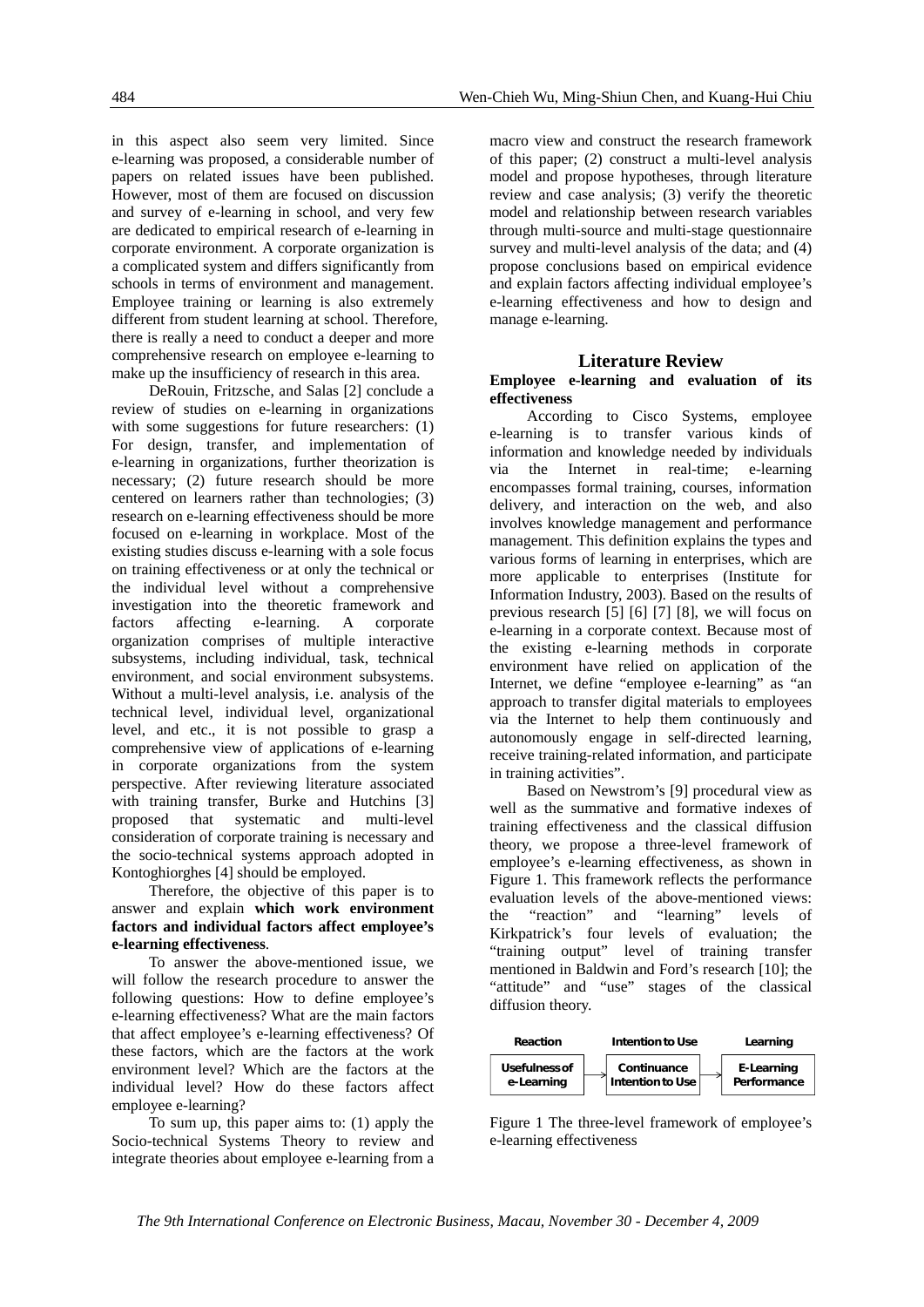#### **Socio-technical systems and a multi-level theoretic framework**

Falconer [11] points out that organizational learning involves multiple levels of an organization. In an integrative review of literature associated with training transfer, Burke and Hutchins [3] propose that a systematic and multi-level consideration of corporate training is necessary and the socio-technical systems approach adopted by Kontoghiorghes [4] should be employed. In this paper, we apply the socio-technical systems approach to review and integrate factors affecting employee's e-learning effectiveness from a macro view and construct a multi-level analysis model. The socio-technical systems theory was proposed by Trist, Emery, and et al. during 1950~60 [12] [13]. Because conventional organizational design methods were focused on the optimization of the technical aspect with little consideration of the social aspect, they were unable to explain why enterprises could not obtain expected results after introducing new technologies and facilities at a huge cost. The socio-technical systems concept was developed as a result [14] [15].

The socio-technical system consists of two interdependent subsystems, namely the social system and the technical system. The social system encompasses organizational culture, interpersonal relations, values, beliefs, motivations, interactive patterns, learning, and adaptability to changes. The technical system encompasses mechanical facilities, technical methods, and professional knowledge. The Socio-technical Systems Theory proposes that joint optimization of the social system and the technical system can lead to higher productivity, quality, and employee satisfaction [16] [17] [18].

In as early as the 1950s, psychologist Kurt Lewin proposed that individual behaviors are affected by two main factors, namely personal characteristics and the environment [19]. This view has inspired the management community to develop the view of individual-environment interaction and also explained that organization is essentially a multi-level phenomenon. All activities of an organization are affected by the organizational environment; creation of organizational knowledge is also affected by organizational contexts, such as interactive contexts, information contexts, and application contexts. Geels [20] applies the Socio-technical Systems Theory to conduct a series of innovative studies and proposed that socio-technical systems and the individual belong to different levels, and socio-technical systems can be called a socio-technical regime which consists of management activities and norms that affects individual activities.

However, in a multi-level framework, how do

the technical system and the social system influence employee's e-learning effectiveness? Salmon [21] discusses e-learning in a book titled *e-Moderating*, emphasizing that digital technology is an important "moderator" in learning activities, as it is a condition and an environment that can assist learners in learning activities. Besides, individual applications of technology are also influenced by effects of social relations that exist between people, such as the reward system and power structure [22]. DeRouin et al. [2] point out that the extant empirical research on employee's e-learning effectiveness does not fully support a positive relationship between e-learning and learning effectiveness. They argue that there may be moderators between e-learning and learning effectiveness, so further exploration of the moderators is necessary. Therefore, we employ the socio-technical systems view to construct a multi-level analysis framework, with a focus on the effects of each subsystem at the individual level—employee's e-learning effectiveness.

## **Case Study**

According to Gable [23], case research method and survey research method have their respective strengths and weaknesses, so they can be complementary to each other. Attewell and Rule [24] suggest that case research should be conducted before survey research, because case research allows researchers to access the phenomena in the research environment and collect important perspectives to find causal relations or causes of a certain event. In this paper, 9 enterprises in Taiwan which have used e-learning for more than 6 months were selected. From each enterprise, one management executive and one user of e-learning were selected and given an open-ended interview. The interview records were organized according to previous literature to induce main factors in each level of the research framework and find the subsystem and analysis level that each factor belongs to. Finally, the relationship of these variables was investigated using the analyst triangulation method proposed by Patton [25]—using multiple analysts to review case findings. The result would be the basis for subsequent multi-level questionnaire survey.

## **Conceptual Framework, Hypotheses, and Research Design**

According to literature review and case study, employee's e-learning effectiveness can be divided into three levels, which are respectively dominated by three variables, including e-learning usefulness, continuance intention to use, and e-learning performance. As shown in Figure 2, the preceding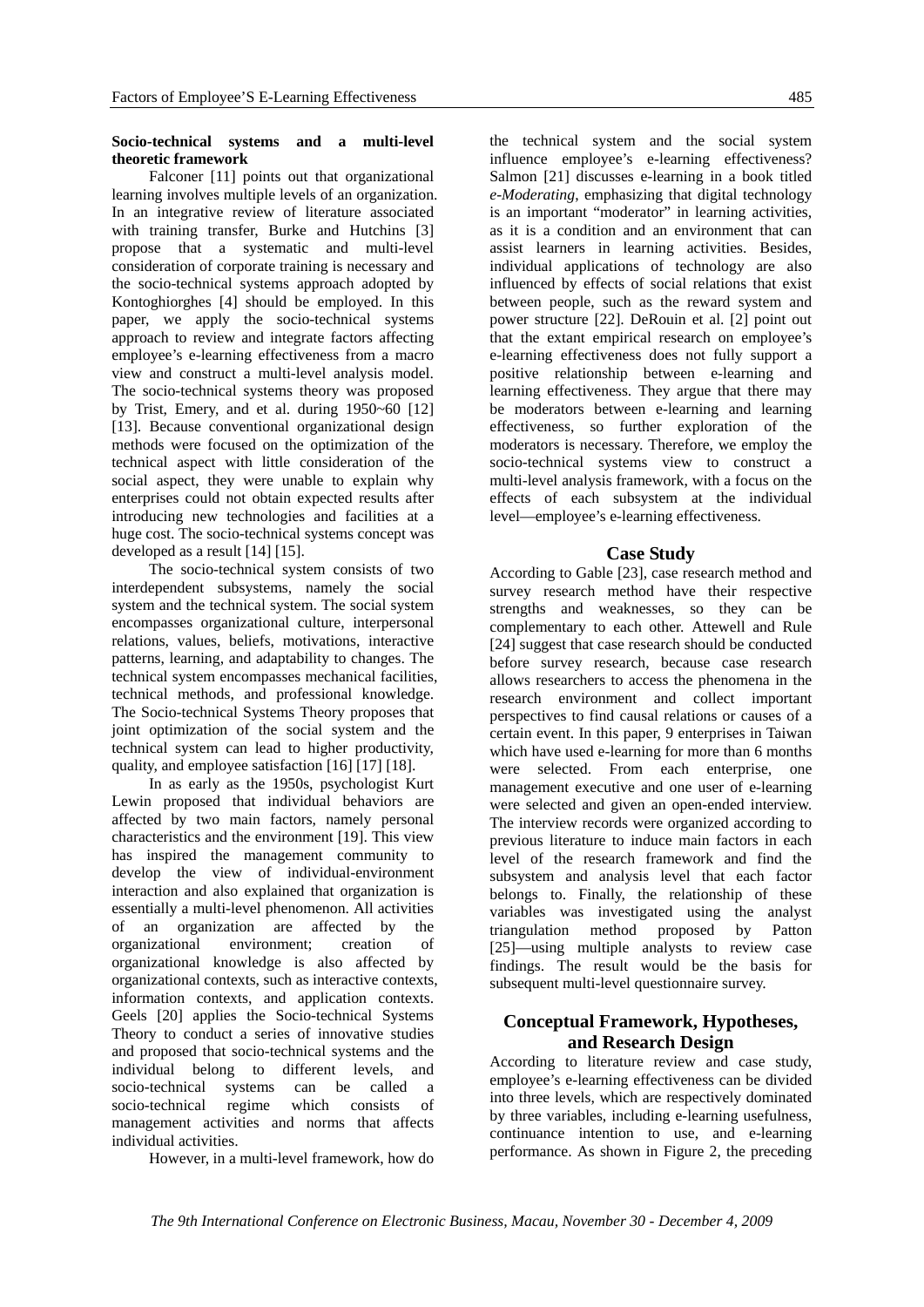variables have direct effects on the succeeding ones. Hypotheses are inferred and proposed in the following paragraphs.



Figure 2 Conceptual framework

#### **E-learning usefulness**

It has been empirically validated that the perceived quality of an information system is an important factor that affects user satisfaction of the system [8] [26]. Lee [27] proposes that the information quality reflected on the needs of e-learning is focused on content quality, which includes content richness and update regularity. The case research result also shows that employees consider content richness and constant update of the learning materials as the determinants of the perceived usefulness of e-learning. The empirical evidence in Lee [27] also suggests that content quality is an important factor influencing perceived usefulness of e-learning. Therefore, we propose:

*Hypothesis 1:* Content quality of e-learning positively influences usefulness of e-learning.

According to the Media Richness Theory [28], media richness refers to using multiple and most appropriate digital media, including images, audios, and graphics to present learning content. Many studies of e-learning have revealed that application of a plurality of media [29] and interactive media [30] can draw learners' attention and effectively enhance their learning effectiveness. Studies of the Internet also point out that the rich information media embedded in websites can enhance satisfaction of website users (e.g., [31]). Therefore, we propose:

*Hypothesis 2:* Media richness of e-learning positively influences usefulness of e-learning.

#### **Continuance intention to use**

In a training context, "motivation" refers to the incentive that propels learners to be devoted to learning activities [32]. Intrinsic motivation is a key success factor of e-learning. Career attitude is a

form of intrinsic motivation [33]. Employees with a high career attitude have a better understanding of the needs to improve their work competence as well as the importance of acquiring job-required skills through training [34]. Managers interviewed in the case research also mentioned that employees who pay much attention to their career and job care about learning tasks given by their company and will accomplish them in time autonomously. Empirical evidence in Williams, Thayer, and Pond [35] suggests that career attitude and pre-training motivation are positively correlated. Therefore, we propose:

*Hypothesis 3:* Job/career attitude positively influences employee's e-learning continuance intention to use.

The Freedom to Learn Theory points out that learning content should be conformed to learning goals [36]. The Adult Learning Theory stresses that intention to learn is affected by the necessity of solving practical problems in life. The perceived effectiveness/value of training is derived from trainees' belief that application of the acquired skills can enhance their job performance. Higher job utility can lead to higher intention to receive training, and conformance of training content to job requirement is one of the most important values of training for trainees [3]. Wang [37] also mentions that learners' e-learning adoption intention is affected by appropriateness of e-learning content and tasks. Therefore, we propose:

*Hypothesis 4:* Content/task relevance positively influences employee's e-learning continuance intention to use.

Many empirical studies conducted on the basis of the classical Diffusion Theory have pointed out that users' positive attitude to a technical system (perceived as satisfactory and useful) can help increase their intention to continue using the system. In an empirical study of usage of services of a portal site, van Riel, Liljander, and Jurriens [38] found a strong and positive effect of overall satisfaction on users' intention to continue using the portal site. According to Keller [29], satisfaction of e-learning is one of the incentives for e-learning. Roca et al. [26] also discovered through a research of employee e-learning that increase of user satisfaction will positively influence employee's intention to continue using the e-learning system. In this paper, the construct of usefulness encompasses satisfaction, effectiveness, and efficiency, so we propose:

*Hypothesis 5:* Usefulness of e-learning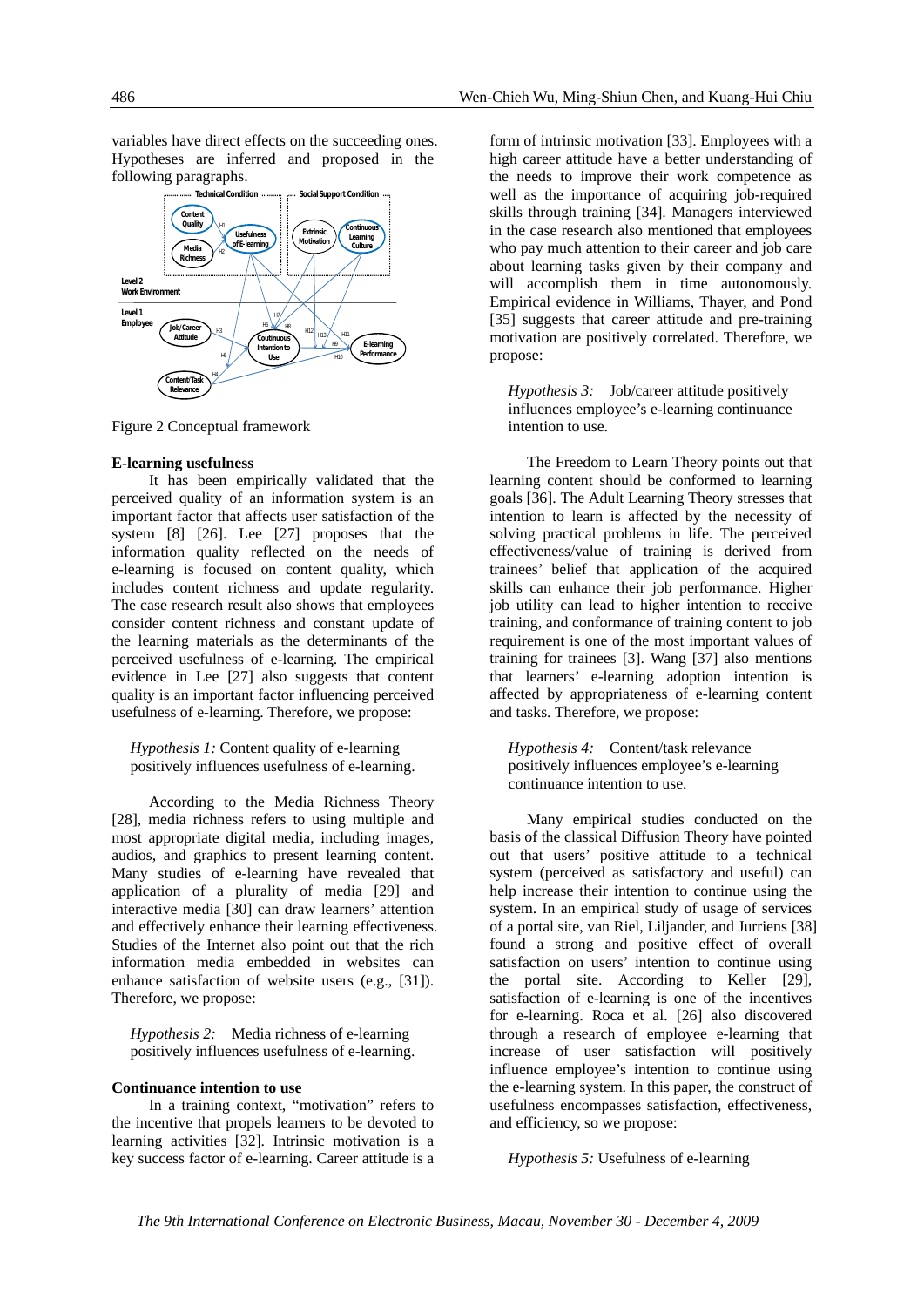positively influences employee's e-learning continuance intention to use.

Technical systems play the role of an "e-moderator" [21]. Information systems can help increase learning efficiency and facilitate organizational learning [39] [40]. A useful e-learning system can provide a better system environment for learning, allowing employees with intrinsic motivations of content/task relevance to learn in a good environment and meet the demand for higher work efficiency. Learning content with a good job match can more effectively enhance employee's intention to learn when transferred by a better e-learning system. Hence, satisfaction of an e-learning system can reinforce the "motivation to use" induced by content/task relevance, propelling employees to have more intention to continue using e-learning. Based on the above discussion, the following hypothesis is proposed.

*Hypothesis 6:* Usefulness of e-learning reinforces the positive influence of content/task relevance on employee's e-learning continuance intention to use.

Pre-training motivation has considerable effects on training outcomes. In an employee training and learning context, requirements of the management system are a form of extrinsic motivation [3]. Extrinsic motivation includes reward, promotion, pay raise, and higher scores in performance evaluation [34]. While content/task relevance provides a better job utility, extrinsic motivations provide a better career utility [4]. In the design of training, sufficient definition of the goals of the training can help learners understand what levels of learning achievement or job achievement are expected and has significant effects on the training outcomes (e.g., [41]). Many studies have pointed out that a stronger extrinsic motivation (such as when performance is incorporated) can increase employee's intention and opportunities to engage in learning activities. Therefore, we propose:

*Hypothesis 7:* Extrinsic motivations for e-learning positively influence employee's e-learning continuance intention to use.

Workplace factors also play an important role in employee training. Organizational culture influences employee behaviors inconspicuously. The culture of continuous learning serves as an extrinsic motivation to employees and can enhance their learning intention [42]. The evidences in some studies on training (e.g., [42]) or e-learning (e.g., [43]) all suggest that the continuous learning

culture has positive influence on employee training or learning effectiveness. The case research result also indicates that many enterprises have already put a strong emphasis on learning and employee training or development before introduction of e-learning. In such organizational culture, most employees will more be more active in participating in various learning activities. Therefore, we propose:

*Hypothesis 8:* The continuous learning culture within an organization positively influences employee's e-learning continuance intention to use.

#### **E-learning performance**

The main difference between e-learning and conventional training models lies in application of digital technologies. Researchers of employee e-learning adopt the view of technology use and consider the uniqueness of technology use in employee e-learning, suggesting that "use" should be encompassed in the e-learning framework [44] [45]. Transfer of training via e-learning requires employees to use e-learning in a self-directed manner; otherwise, the learning effectiveness cannot be achieved. From the Freedom to Learn Theory, effective learning relies on spontaneous and full engagement of learners in learning activities. When learners attempt to discover new concepts, their intelligence can be enlightened, ability to acquire knowledge improved, and effectiveness of learning boosted [36]. Likewise, when employees have a higher intention to continue using e-learning and a stronger learning motivation, their learning performance can be positively influenced. This relationship has been empirically validated as significant by many researchers. Therefore, we propose:

*Hypothesis 9:* Employee's e-learning continuance intention to use positively influences e-learning performance.

In all training activities, training content is an important factor of learning effectiveness. Ford and Wroten [46] thus suggest that training effectiveness should be evaluated by the relevance of training program content to the job. From a learner perspective, whether a learning material is meaningful is determined by learners rather than the material itself. Meaningful learning emerges when the learning content complies with the learning goals [36]. According to Pintrich and Schrauben [47], a higher perceived task value (i.e. the belief in the expected value of a learning task) can result in a higher performance. Studies of training transfer also show that whether the training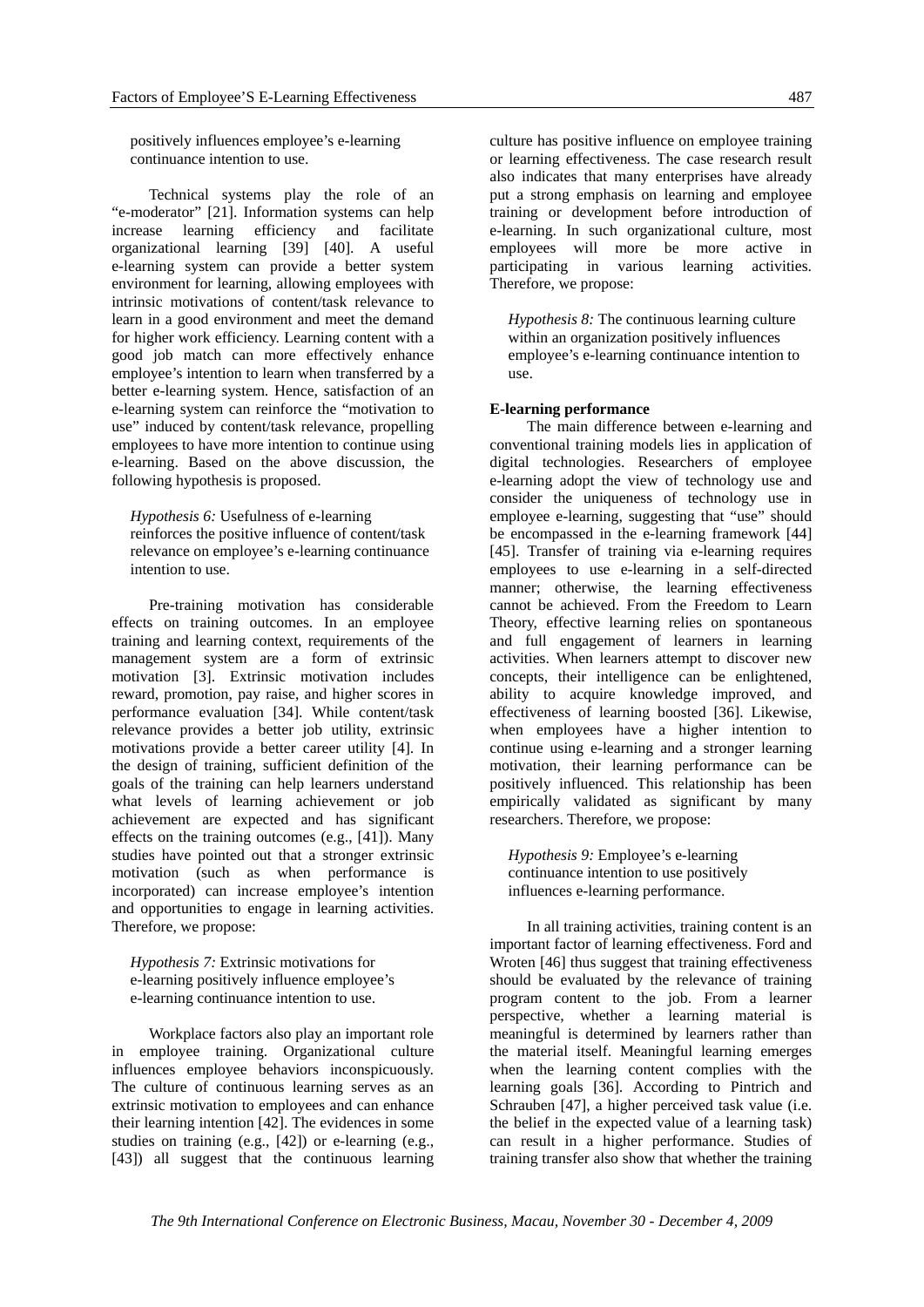content is readily usefulness affects the training outcome (e.g., [48]). Alliger, Tannenbaum, Bennett, Traver and Shotland [49] point out that trainees apply skills acquired from the training in their job only when they perceive the training content as practical. Therefore, we propose:

*Hypothesis 10:* Content/task relevance positively influences employee's e-learning performance.

The research of training transfer indicates that trainee's "reaction" to training, i.e. satisfaction, affects training outcomes (e.g., [10]). Studies based on the Theory of Reasoned Action (TRA) and Technology Acceptance Model (TAM) also have a similar argument—user's reaction to technology use affects user performance [44]. Besides, studies of the learning theories propose that learner control (i.e. learners control learning processes and methods according to individual needs and pace) is an important factor of learning effectiveness [50]. A better e-learning system can provide a better digital environment, allowing learners to exercise learner control (through functions such as providing learning history, note-taking, and connections to web resources) and increase their learning effectiveness. The empirical evidence in Johnson, Hornik, and Salas [51] suggests that technology usefulness has positive effects on e-learning outcomes. Therefore, we propose:

*Hypothesis 11:* Usefulness of e-learning positively influences employee's e-learning performance.

Hierarchy is normal in any organization, and many individual activities may be subject to the influence of the organizational system and the organizational environment. In a review of literature associated with e-learning in organizations, DeRouin et al. [2] point out that previous studies have not fully supported the positive relationship between e-learning and learning effectiveness. Besides, there may be important moderators between e-learning and learning effectiveness, so further exploration is required. We argue that the social supports from the organization, including "extrinsic motivation" and "continuous learning culture" are influential.

The Expectancy Theory of Motivation [52] proposes that motivation  $=$  expectancy  $\times$ instrumentality  $\times$  valence. In addition to intention to use e-learning, connecting goal settings and reward plans to e-learning performance can increase the instrumentality of e-learning and thus enhance the motivation for e-learners. Besides, while content/task relevance provides job utility,

extrinsic motivations provide career utility [4] and can elevate the value of e-learning behavior. Researchers of the Cognitive Evaluation Theory argue that extrinsic motivation and intrinsic motivation have interaction effects on behavior [53]. Therefore, we propose:

*Hypothesis 12:* Extrinsic motivation for employees reinforces the positive relationship between e-learning continuance intention to use and e-learning performance.

Many studies on organizations have found that organizational culture plays the role of a situational enhancer for employee behaviors [54]. This is a strategic focus, which means that behavioral signals will be formed under the atmosphere of the organizational culture, revealing which tasks are "important" in the organization [55]. It has been pointed out in many studies that the continuous learning culture in the work environment is an important variable affecting trainee's learning. Continuous learning culture provides employees with specific goals, allowing them to realize that "learning is important" in the work environment. Thus, the strategic focus that stresses learning performance improvement through e-learning will make employees more dedicated to e-learning activities. Besides, according to the Social Learning Theory and subjective norms, learning in an organization with a continuous learning culture and with co-learning companions or with subjects to learn or imitate from can increase employees' learning motivation. Employees' increased attention to learning achievement will ultimately result in better learning performance. Therefore, we propose:

*Hypothesis 13:* The continuous learning culture within an organization reinforces the positive relationship between e-learning continuance intention to use and e-learning performance.

## **Participants, Procedures, and Measures**

The research scale was developed according to previous empirical studies and modified on the basis of related theories. To verify the proposed hypotheses and the overall model, we invited 258 enterprises from related reports and data provided by industrial associations which have introduced an e-learning system and are using it to provide technical knowledge to a considerable number of employees.

The questionnaire was collected in three stages, starting from Dec 2008 and spanning for about four and half months. In the first stage, responses of managerial questionnaire in which items of media richness and extrinsic motivation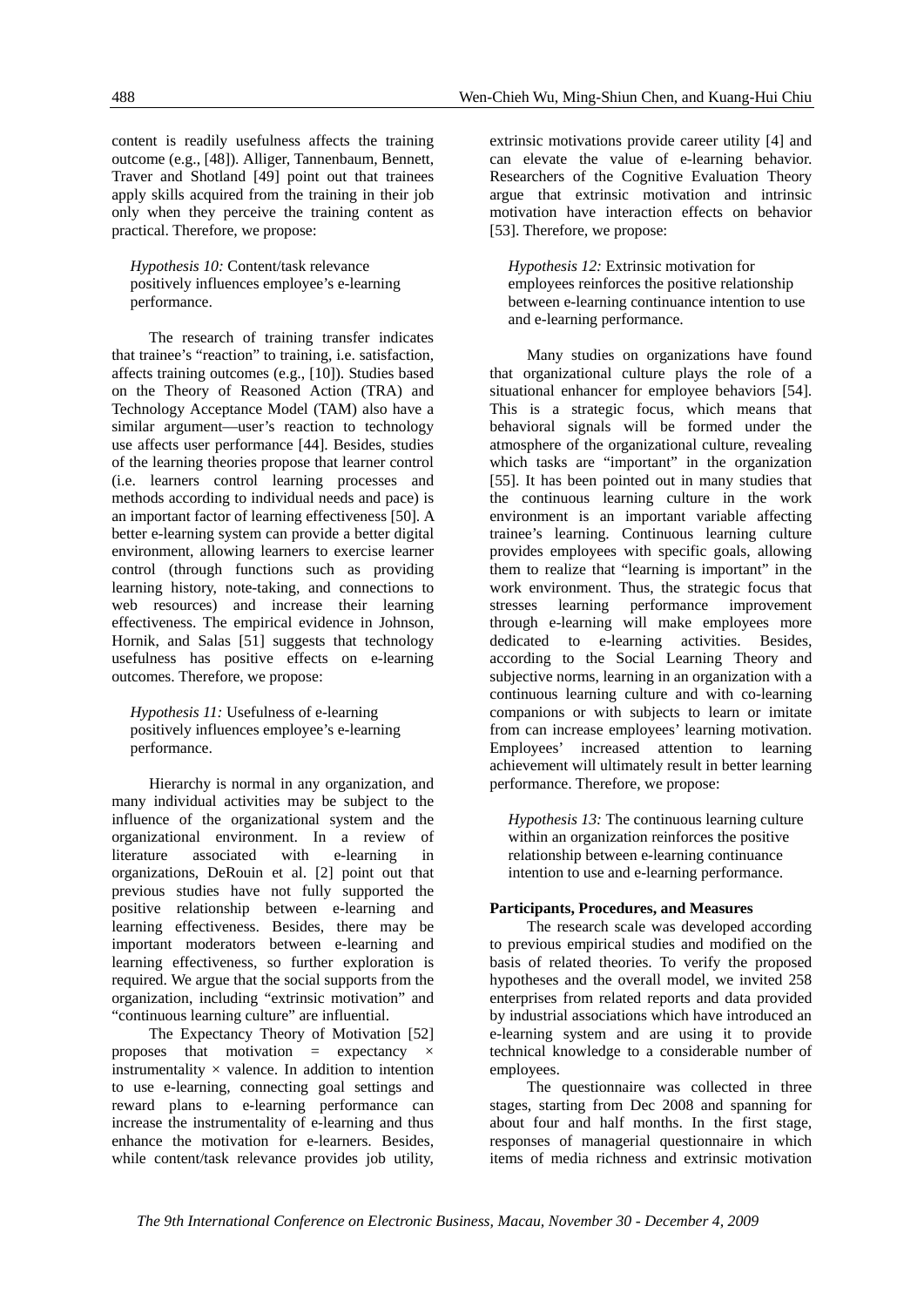were asked from e-learning managers of 58 enterprises.

The second stage: Three months later, 766 responses of users' questionnaire in which most items of research variables were asked from e-learning users were collected from the mentioned 58 enterprises. The third stage: One more month later, all responses were further asked with questionnaire of items for "e-learning performance".

Among the 58 enterprises, however, 28 enterprises did not have insufficient sample scale of users' questionnaires. Responses from employees in these 28 enterprises, 136 in total, were all excluded. Besides, there were 28 incomplete responses, 5 responses with missing or incomplete answers, and 10 responses from employees who did not use e-learning in the past three months. After these responses were excluded, a total of 587 valid employee responses from 29 enterprises were obtained.

All measures (with 3-6 items) of constructs were modified from measures of former empirical studies and findings from case studies in this research. The results of validity and reliability analysis are presented in Table 1. For the e-learning user questionnaire, confirmatory factor analysis (CFA) was performed to verify the convergent validity of the measurement tool. For the e-learning managerial questionnaire, the sample sizes of "media richness" and "extrinsic motivation" were too small, so CFA was not suitable. Therefore, principal component analysis of exploratory factor analysis (EFA) was conducted to verify the construct validity of the questionnaire. Besides, according to the factor analysis results, all the constructs were tested for reliability.

#### **Data Analysis and Results**

## **Aggregation Statistics and Hypotheses Testing Results**

This research was designed to conduct a multi-level analysis. Because many variables were induced from data of many individuals, theoretically, there should be a certain degree of consistency or consensus between individuals. Therefore, consistency between individuals in the perception of a specific phenomenon is a key criterion that determines whether a group variable can be generated. Besides, variance of the variable should be tested by explaining the group variable and measuring the mean reliability at the group level. We conducted the test by measuring  $r_{wg}$ (within group agreement), intra-class correlation coefficient  $(ICC<sub>(I)</sub>)$ , and reliability at the group level (ICC<sub>(II)</sub>). The results show that all the  $r_{\text{wo}}$ values are greater than the 0.6 threshold suggested by James [56]. The mean  $r_{\text{wg}}$  values are as follows:

content quality (0.727), usefulness of e-learning (0.737), and continuous learning culture (0.768).

Table 1 Factor analysis and reliability analysis results

|                  |                  |                                                           |                                              |                                                    | (1) Confirmatory factor analysis result                                                                                                                                                                                                                                                                                                                                                      |                                  |                                                                     |                                      |                                           |                    |
|------------------|------------------|-----------------------------------------------------------|----------------------------------------------|----------------------------------------------------|----------------------------------------------------------------------------------------------------------------------------------------------------------------------------------------------------------------------------------------------------------------------------------------------------------------------------------------------------------------------------------------------|----------------------------------|---------------------------------------------------------------------|--------------------------------------|-------------------------------------------|--------------------|
|                  | Items            | Construct &                                               | Factor<br>Loading                            | t value                                            | <b>CR</b><br>(AVE)                                                                                                                                                                                                                                                                                                                                                                           |                                  | Construct &<br><b>Items</b>                                         |                                      | t value                                   | <b>CR</b><br>(AVE) |
| Relevance        | Content/Task     | C11<br>C12<br>C13<br>CJ4                                  | 0.82<br>0.79<br>0.98<br>0.95                 | 24.98<br>24.90<br>22.31<br>24.98                   | 0.93<br>(0.71)                                                                                                                                                                                                                                                                                                                                                                               | of E-learning<br>Usefulnes       | EU1<br>EU <sub>2</sub><br>EU3<br>EU <sub>5</sub><br>EU <sub>6</sub> | 0.95<br>0.97<br>0.94<br>0.82<br>0.78 | 22.67<br>26.97<br>24.11<br>14.53<br>13.99 | 0.85<br>(0.79)     |
| Attitude         | <b>JobCareer</b> | JC1<br>JC <sub>2</sub><br>JC3<br>JC4<br><b>JCS</b><br>JC6 | 0.75<br>0.74<br>0.82<br>0.71<br>0.72<br>0.78 | 18.06<br>19.29<br>16.60<br>16.93<br>19.74<br>16.65 | 0.89<br>(0.73)                                                                                                                                                                                                                                                                                                                                                                               | Intention to Use<br>Coutinuous   | CI1<br>CI <sub>2</sub><br>CI3                                       | 0.78<br>0.89<br>0.91                 | 25.74<br>25.49<br>23.70                   | 0.86<br>(0.68)     |
| Quality          | Content          | CQ1<br>CQ <sub>2</sub><br>CQ3<br>CO <sub>4</sub>          | 0.72<br>0.98<br>0.91<br>0.81                 | 23.05<br>23.20<br>20.83<br>22.11                   | 0.88<br>(0.75)                                                                                                                                                                                                                                                                                                                                                                               | Performance<br><b>E-learning</b> | EP1<br>EP <sub>2</sub><br>EP3<br>EP <sub>4</sub>                    | 0.90<br>0.77<br>0.95<br>0.86         | 24.49<br>20.45<br>28.88<br>24.78          | 0.95<br>(0.78)     |
| Learning Culture | Continuous       | CL1<br>CL2<br>CL3<br>CL5<br>CL6                           | 0.92<br>0.97<br>0.91<br>0.81<br>0.72         | 22.28<br>26.18<br>23.74<br>15.82<br>18.42          | 0.88<br>(0.69)                                                                                                                                                                                                                                                                                                                                                                               | Self-Efficacy<br>Computer        | CS1<br>CS <sub>2</sub><br>CS <sub>3</sub><br>CS <sub>4</sub>        | 0.90<br>0.83<br>0.98<br>0.85         | 27.30<br>25.75<br>23.52<br>23.00          | 0.90<br>(0.75)     |
|                  |                  |                                                           |                                              |                                                    | Goodness of fit index (GFI)=0.910<br>Adj. goodness of fit index (AGFI) = 0.889<br>Root mean squared residual (RMR) = $0.0497$<br>Root mean squared error approximation (RMSEA) $= 0.0749$<br>Comparative Fit Index (CFI) = $0.925$<br>Chi-square $(df.) = 1583.04(499)$<br>Estimated Non-centrality Parameter (NCP) = 736.498<br>90 Percent Confidence Interval for NCP = (644.402; 836.129) |                                  |                                                                     |                                      |                                           |                    |

(2) Exploratory factor analysis result

| Factor                  | Items                                                               | Factor<br>Loading                         | <b>Factor</b><br>Loading |
|-------------------------|---------------------------------------------------------------------|-------------------------------------------|--------------------------|
| Extrinsic<br>Motivation | EM1<br>EM <sub>2</sub><br>EM <sub>3</sub><br>EM4<br>EM <sub>5</sub> | 0.905<br>0.901<br>0.826<br>0.791<br>0.732 |                          |
| Media<br>Richness       | MR <sub>1</sub><br>MR <sub>2</sub><br>MR <sub>3</sub>               |                                           | 0.945<br>0.940<br>0.811  |
|                         | KMO=0.908 ( $p<0.001$ )<br>Total Varence 81.036%                    | eigenvalue<br>3.143                       | eigenvalue<br>2.530      |

#### (3) Reliability analysis result

| <b>Users' Questionnaire</b>  |                     | <b>Managers' Ouestionnaire</b> |                     |  |  |
|------------------------------|---------------------|--------------------------------|---------------------|--|--|
| Varibal                      | Cronbach's $\alpha$ | Varibal                        | Cronbach's $\alpha$ |  |  |
| Content/Task Relevance       | 0.899               | Media Richness                 | 0.871               |  |  |
| Job/Career Attitude          | 0.819               | <b>Extrinsic Motivation</b>    | 0.865               |  |  |
| <b>Content Quality</b>       | 0.847               |                                |                     |  |  |
| Continuous Leaming Culture   | 0.871               |                                |                     |  |  |
| Usefulness of E-learning     | 0.839               |                                |                     |  |  |
| Cautinuous Intention to Lise | 0.889               |                                |                     |  |  |
| E-learning Performance       | 0.901               |                                |                     |  |  |
| Computer Self-Efficacy       | 0.907               |                                |                     |  |  |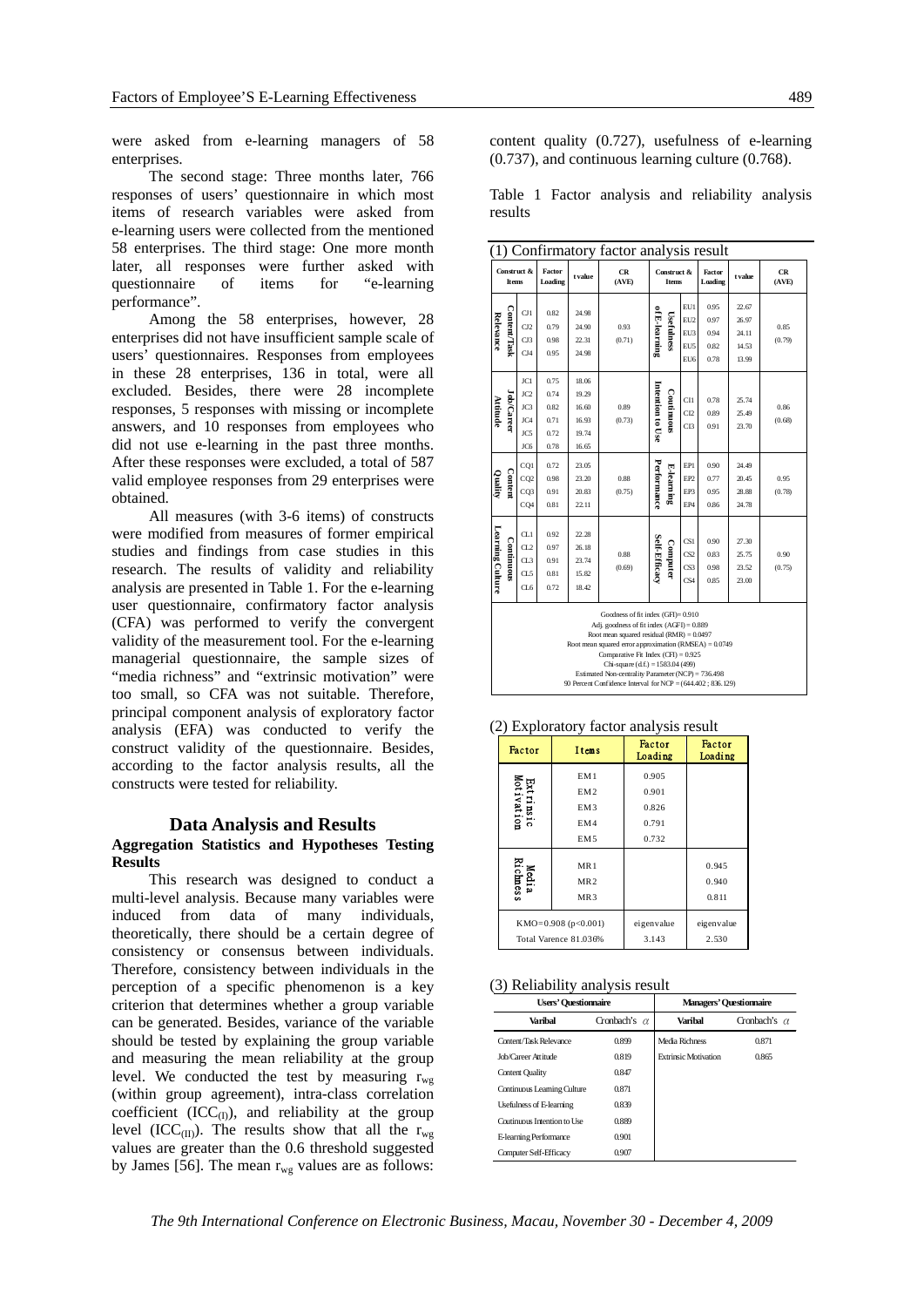| Table 2 Hypotheses testing result |                                         |
|-----------------------------------|-----------------------------------------|
|                                   | (1) The effects on usefulness of e-lear |

|  |  | 1) The effects on usefulness of e-fearning |  |  |
|--|--|--------------------------------------------|--|--|
|  |  |                                            |  |  |

| Dependent: Usefulness of E-learning |              |             |  |  |  |  |
|-------------------------------------|--------------|-------------|--|--|--|--|
| Independent                         | Model<br>Al  | Model<br>A2 |  |  |  |  |
| <b>Content Quality</b>              | $0.677$ ***  | $0.467*$    |  |  |  |  |
| Media Richness                      |              | $0.425*$    |  |  |  |  |
| R <sup>2</sup>                      | 0.458        | 0.595       |  |  |  |  |
| $\triangle R^2$                     |              | $0.137*$    |  |  |  |  |
| F                                   | $*$<br>16 90 | $13.936$ ** |  |  |  |  |

 $p < 0.05$ ; \*\*p<0.01; \*\*\*p<0.001

| (2) The effects on continuance intention to use |  |  |
|-------------------------------------------------|--|--|
|-------------------------------------------------|--|--|

| Dependent: Coutimous Intention to Use               |                                   |                              |                                   |                                      |                                          |
|-----------------------------------------------------|-----------------------------------|------------------------------|-----------------------------------|--------------------------------------|------------------------------------------|
| Internett                                           | Mobil<br>$H$<br><b>Null Molel</b> | Mobil<br><b>R</b><br>Christi | Mainl<br>E <sub>0</sub><br>Embyce | Mobil<br>B4<br><b>Wak Emsignment</b> | Mobil<br>BS<br><b>Interactioneffects</b> |
| Level 1                                             |                                   |                              |                                   |                                      |                                          |
| (Constent)                                          | 5058 ***                          | 508 **                       | $500$ $**$                        | 5.070                                | 5.066***                                 |
| Computer Self-Efficacy                              |                                   | $-0029$                      | $-0029$                           | $-0.004$                             | -0.00B                                   |
| <b>Job Career Atritude</b>                          |                                   |                              | $0281*$                           | $0.261*$                             | $0.23*$                                  |
| Content/Task Relevance                              |                                   |                              | 0555 WH                           | $0.92**$                             | $0.586***$                               |
| Level 2                                             |                                   |                              |                                   |                                      |                                          |
| <b>Usefulness of E learning</b>                     |                                   |                              |                                   | $0.546*$                             | $0.518 +$                                |
| Continuous Learning Culture                         |                                   |                              |                                   | $0.225$ **                           | $0.210**$                                |
| <b>Extrinsic Motivation</b>                         |                                   |                              |                                   | 0.153                                | 0.151                                    |
| <b>Closs Level</b>                                  |                                   |                              |                                   |                                      |                                          |
| Usefulness of Blearning x<br>Content/Task Relevance |                                   |                              |                                   |                                      | $0.28*$                                  |
| <b>Between-Group</b><br><b>Residual Variance</b>    | 0138 **                           | 0152 ***                     | $0162$ **                         | $0.114***$                           | $0.106***$                               |
| <b>Within-Crown</b><br><b>Residual Variance</b>     | 1.122                             | 1.008                        | 0570                              | 0.431                                | 0.480                                    |
| Rettingung                                          |                                   |                              | 049                               |                                      |                                          |
| Rimmon                                              |                                   |                              |                                   | 017                                  | 023                                      |
| Model deviance                                      | 1749.43                           | 172219                       | 144090                            | 1373.14                              | 1370.67                                  |
| *P<005: **P<001: ***P<0001                          |                                   |                              |                                   |                                      |                                          |

(3) The effects on e-learning performance

| Dependent: E-learning Performance                            |                 |            |                |                         |                            |  |
|--------------------------------------------------------------|-----------------|------------|----------------|-------------------------|----------------------------|--|
|                                                              | Mill            | Mill       | Mill           | Mild                    | Mill                       |  |
| Interestent                                                  | $\alpha$        | $\alpha$   | c              | $\alpha$                | $\sigma$                   |  |
|                                                              | <b>NillMaid</b> | Cortol     | <b>Huloje:</b> | <b>Work Environment</b> | <b>Interaction Effects</b> |  |
| Level 1                                                      |                 |            |                |                         |                            |  |
| (Constent)                                                   | 4668**          | 4.657**    | 4671           | 4670**                  | $460**$                    |  |
| Company Self-Hireacy                                         |                 | 000        | 0014           | 0013                    | 0015                       |  |
| CatinousIntertiontoUse                                       |                 |            | 0441 ***       | 0435'''                 | $0.435***$                 |  |
| Content/lask Relevance                                       |                 |            | 0394 ***       | $0410***$               | 0.398 ***                  |  |
| Level 2                                                      |                 |            |                |                         |                            |  |
| Ucfuines of Bleaming                                         |                 |            |                | $0.442$ ***             | $0.448***$                 |  |
| Cominous Learning Culture                                    |                 |            |                | 0159                    | 013                        |  |
| <b>Estringc Mativation</b>                                   |                 |            |                | $0273*$                 | 0.149                      |  |
| <b>Cost Level</b>                                            |                 |            |                |                         |                            |  |
| Crutinuous Intertion to Use x<br>Cortinuous Learning Culture |                 |            |                |                         | -0007                      |  |
| Commons Intertion to Use x<br><b>Ethnic Maration</b>         |                 |            |                |                         | $0.212*$                   |  |
| Between-Group<br><b>Residual Variance</b>                    | $0134$ **       | $0.136***$ | $0167**$       | 0095**                  | 009 ***                    |  |
| <b>Within Goup</b><br><b>Residual Variance</b>               | 1.020           | 0.938      | 0305           | 0306                    | 030                        |  |
| $R^2$                                                        |                 |            | 00             |                         |                            |  |
| $R_{\rm beam}$                                               |                 |            |                | 029                     | 0.34                       |  |
| Modeldsmanne                                                 | 169943          | 169121     | 899.98         | 890.64                  | 891.11                     |  |

Estimated on the basis of the Model B1 in Table 2,  $ICCI_{(1)}$  of "continuance intention to use" is 0.110; estimated on the basis of Model C1 in Table 2, ICC $_{(I)}$  of "e-learning performance" was 0.116. Both  $ICC<sub>(I)</sub>$  values are greater than the 0.059 standard proposed by Cohen (1988). Besides, all the ICC $_{(II)}$  values are greater than the 0.6 standard proposed by Glick [57].

The result of Model A2 presents content quality and media richness are significantly related to usefulness of e-learning, providing support to H1 and H2.

The result of Model B5 with HLM analysis presents all predictors, except computer self-efficacy and extrinsic motivation, are significantly related to continuous intention to use. The result supports H3 to H6 and H8, but does not support H7.

Finally, the result of Model C5 with HLM analysis presents all predictors are significantly related to e-learning performance, except computer self-efficacy, continuous learning culture, extrinsic motivation and the interaction of continuous intention to use and continuous learning culture. The result supports H9 to H12, but does not support H13.

## **Conclusions and Suggestions Research conclusions**

**Usefulness of an e-learning system is an important determinant of employee's intention to use e-learning and learning effectiveness:** e-learning encompasses management of transfer of knowledge and is also a part of the learning environment. A well-designed e-learning system can not only enhance employees' intention to use the system but also help them obtain learning effectiveness. This finding is consistent with conclusions of many studies on technology use and e-learning. However, through a multi-level research framework, we explore the moderating role of technology at the work environment level. The finding indicates that employees' continuance intention to use induced by the job value incentive (content/task relevance) can amplify the effects of a good e-learning system. Our empirical evidence also supports Salmon's [21] argument about the moderator of e-learning in *e-Moderatin*g.

**The quality and media richness of e-learning content are key indicators in user evaluation of the usefulness of an e-learning system:** What kind of e-learning system is a satisfactory learning system is a focal issue in many existing studies. Through literature review, we induced the development process of this research domain. In early years, the research of e-learning technologies was focused on system quality and service quality of the supporting systems. Later, researchers began to shift their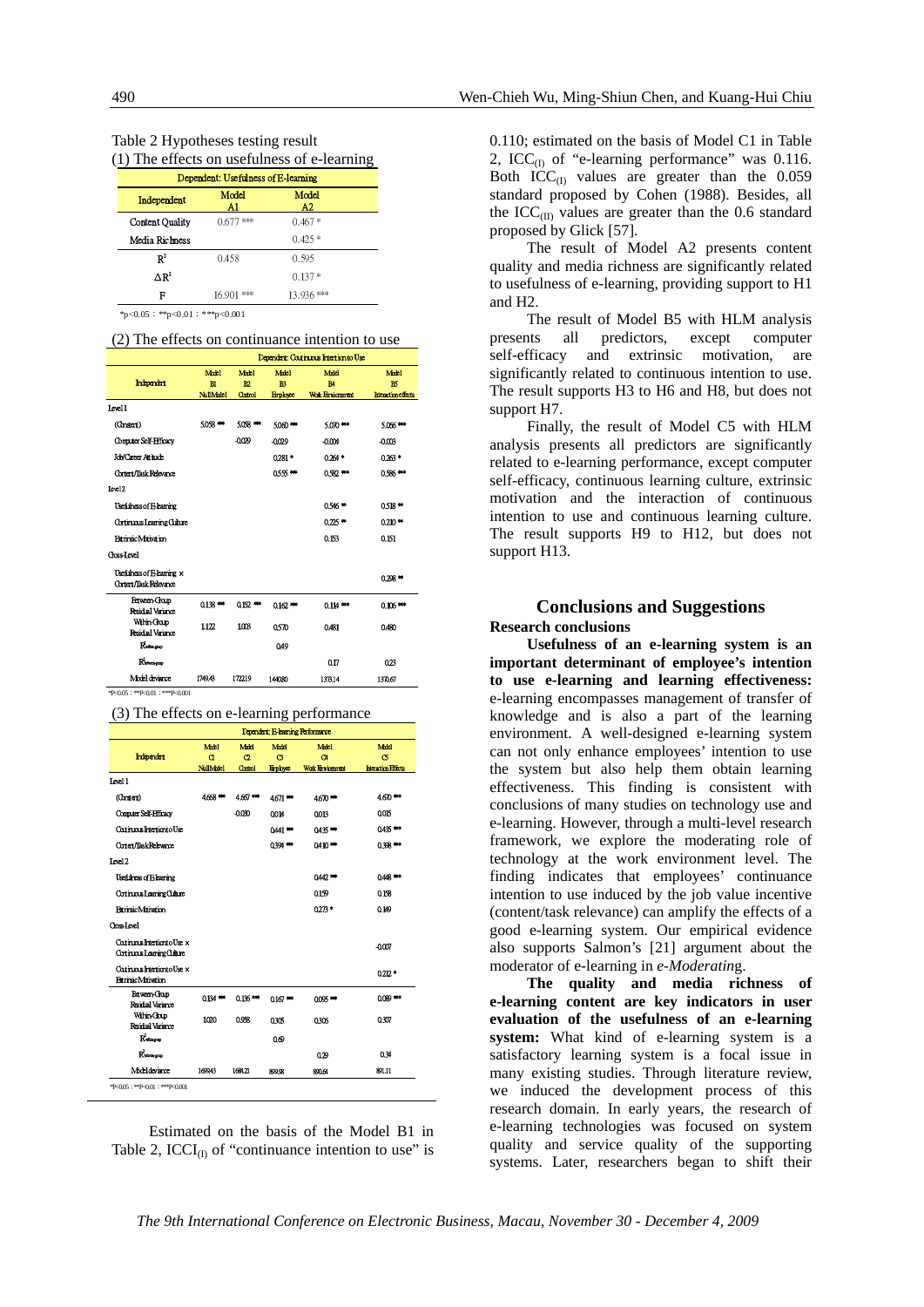focus onto information quality, i.e. quality of e-learning materials. In recent years, compared with the system aspect, researchers paid more attention to the content aspect, i.e. sufficiency, richness, and presentation of the learning content. Therefore, many recent researchers have employed the Media Richness Theory proposed by Daft and Lengel [28] to propose the importance of content richness and use of multimedia in e-learning.

**Content/task relevance is imperative for the design of e-learning content:** In addition to the quantity (content) and quality (media richness) of e-learning materials, "content/task relevance" based on the perceived job value can induce employees' e-learning continuance intention to use. Many enterprises may purchase more generalized learning materials when introducing e-learning due to consideration of material development time and cost. Because some of these learning materials may have no direct relevance to employees' regular tasks, employees may not consider e-learning as an immediately necessary activity. Whether in previous studies of training transfer or this study, the empirical evidence suggests that relevance of learning content to tasks can induce motivation for continuous learning and more substantial learning outcomes.

**The continuous learning culture reinforces motivation:** Many studies of organization theories have pointed out that "culture" affects employee behaviors inconspicuously. From the learning perspective, the Social Learning Theory provides a foundation for this argument. Learning from others in the group to change individual behaviors is a non-mandatory behavior induced from the culture. However, in the review of training transfer literature, Cheng and Ho [33] only discovered that continuous learning culture influences post-training behavior transfer and did not probe into its effect on learning motivation. The empirical finding in this paper supports that the continuous learning culture reinforces learners' motivation to learn.

**Extrinsic motivations reinforce learning:**  Previous studies have shown that compared with intrinsic motivations, extrinsic motivations are less influential to learning motivation. This finding is also supported in this paper. However, while scholars contemplate on whether there are important situational factors that may reduce the effects e-learning on learning performance, our research results have provided some clues. Employees' performance in e-learning is certainly influenced by their intention to learn. However, extrinsic motivations serve as an effective "situational" factor that enhances employees' learning motivation and learning performance.

**An answer to the Self-Determination Theory: a continuum of e-learning motivation is** 

**formed according to self-determination levels.**  Continuance intention to use is affected by factors including job/career attitude, content/task relevance, usefulness of e-learning, extrinsic motivation, and continuous learning culture. Among these factors, extrinsic motivation does not exhibit a significant influence on continuance intention to use in this paper. Ryan, Connell, and Deci [58] first developed the Self-determination Theory and proposed in the subsequent research that motivation is a continuum of self-determination levels which reflect the perceived locus of causality. Motivations in the highest level are intrinsic motivations (enjoy doing it) and extrinsic motivations including autonomous motivation (worth doing) and controlled motivation (supposed to do it; must do it). The controlled motivation comes from reward and threat and may thus reduce autonomy and motivational needs. In our investigation into the factors affecting continuance intention to use, we found several types of motivations as follows: usefulness of e-learning—enhance intrinsic motivation (enjoy doing it); job/career attitude and content/task relevance—enhance autonomous motivation (worth doing); continuous learning culture—enhance controlled motivation (supposed to do it); extrinsic motivations—enhance controlled motivation (must do it). Among these motivations, the must-do-it controlled motivation comes from extrinsic motivations rather than voluntary motivations, so it can hardly induce employees' enduring intention to engage in e-learning.

**Transfer tools for e-learning materials, employee learning motivation, and e-learning content are equally important for learning performance.** Although the mediating role of intention to use between use responses and use benefits has been pointed out in many existing studies, its mediating effect is not significant in this study. To obtain substantial learning effectiveness, usefulness of e-learning (i.e. material transfer tool), continuance intention to use (i.e. employee learning motivation), and content/task relevance (i.e. material content) are equally important. Extrinsic motivations are important social supports. In addition to the above-mentioned three factors, social supports for "enhancing" learning can be provided. Extrinsic motivations such as rewards and performance appraisals are important "catalyzers". The evidence of the moderating role of extrinsic motivations explains why extrinsic motivations are important but not significantly influential in empirical tests.

**The factors of the technical system and the social system simultaneously or alternately influence individual responses, motivations, and behaviors:** E-learning is a series of activities, in which employees go through reactions, motivations,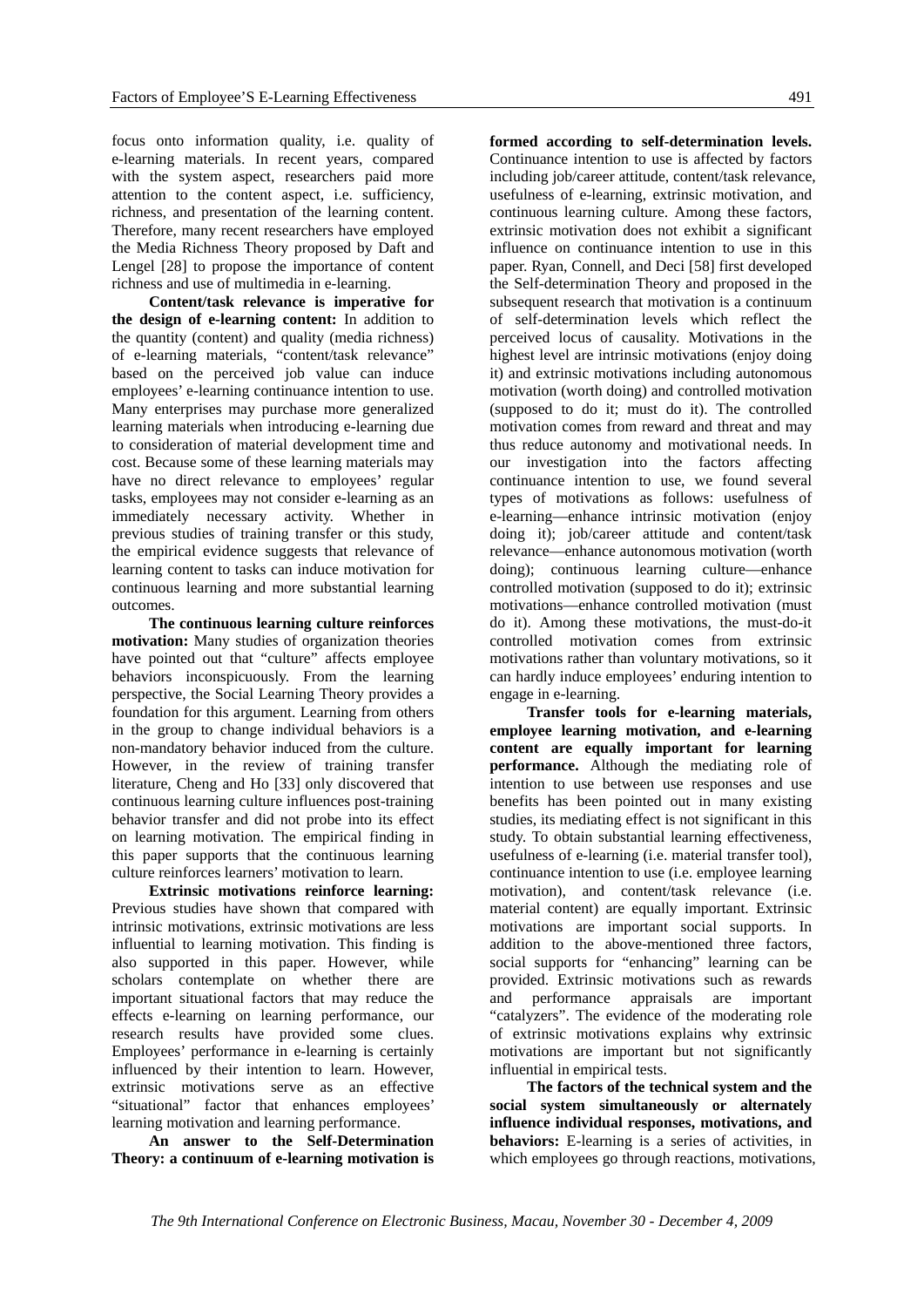and learning behaviors. Factors of the technical system and factors of the social system may simultaneously or alternately influence employee's learning in these sequential activities. Many pervious studies of e-learning investigate improvement of e-learning with consideration of factors a single level. However, our research finding indicates that factors of the technical system factors and factors of the social system should be simultaneously considered, as suggested by the Socio-Technical Systems Theory, so as to clarify which factors are important, how and when these factors affect individual learning behaviors under a complete system framework. Organizations involve multi-level phenomena, which cannot be neglected in system research. In social science studies, especially organizational behaviors, the essential multi-level phenomena within the organization and explanation of these phenomena are more and more emphasized. Through a multi-level survey and analysis, we have once again confirmed that the effects on employee activities within the organization come from multiple levels. For organizational learning activities, systematic thinking with consideration of interaction effects of factors from multiple levels is necessary.

#### **Management implications**

**A "useful" e-learning system defined by users:** There is no denying that constructing a good "digital environment" for learning is necessary. Employees may feel very frustrated whether they are required or self-directed to use a not very useful e-learning system. Besides, the usefulness of an e-learning system is defined by users. Therefore, e-learning managers must realize and even investigate employees' needs for the learning content, responses to the system quality, and suggestions on system improvement.

**Learning activities that can enhance work efficiency and integrate career development:** Learning activities must be connected to the goals of learning. In workplaces, the most direct goal of learning is to enhance work efficiency. Hence, e-learning content should be "customized" as much as possible to provide content needed by each individual user. For instance, new employees need to acquire knowledge of the work processes and methods in a short time, managers need to learn effective leadership and communication skills, and technicians need to know latest innovations and industrial information. Employees can be attracted to continue using an e-learning platform only when they can acquire appropriate learning content from it. Besides, employees who are more concerned about self-development and career plans will have a stronger intention for autonomous learning.

Therefore, reinforcing the linkage between learning activities and career development is a must. The amount of learning content for each level of employees should be effectively planned. Besides, what learning content that employees need to acquire at each career stage should also be made clear. Therefore, when employees make future plans, they will also take into account the requirement of learning activities into their plan of work life.

**Develop a culture that promotes learning:**  A far-sighted strategic leader will convey and form common values by shaping their organizational culture. Certainly, organizational culture cannot be shaped overnight. In the long-run, it can be an intangible power that influences employees' thinking and behavior in inconspicuous ways. The learning culture involves the value that "learning is necessary" and "learning is a part of work life". This value is shared by employees, who will provide support to one another to accomplish the "task" of learning. Effective construction of a learning culture should start from top to bottom in an organization. If executives emphasize learning, lower ranking employees will realize that learning is important.

**Provide rich, constantly updated, and "planned" learning content**: For users of e-learning systems, constant update of e-learning content is more important than content richness. In the development of e-learning content, managers should plan materials like school curricula. They should plan progressive learning content from the perspective of learners and provide suggestions on learning pace. In our case research, most of the interviewed managers mentioned that they should gradually transform their role as a content provider into a content or course planner. In nowadays, the information technologies advance in a fast speed. Application of multimedia is no longer costly, and software and hardware environments for e-learning are very mature. Effective use of presentation methods for each type of course content can help increase learners' learning intention and effectiveness.

#### **Limitations and suggestions for future researchers**

Due to the constraint of research needs, a non-random sampling method—purposive sampling was adopted. As a result, there was limitation on generalization of the theories. Besides, to avoid common methods variance, extrinsic motivations were assessed by executives. This design prevented us from verifying whether the extrinsic motivations were motivations perceived by employees. With consideration of the survey difficulty and large differences in e-learning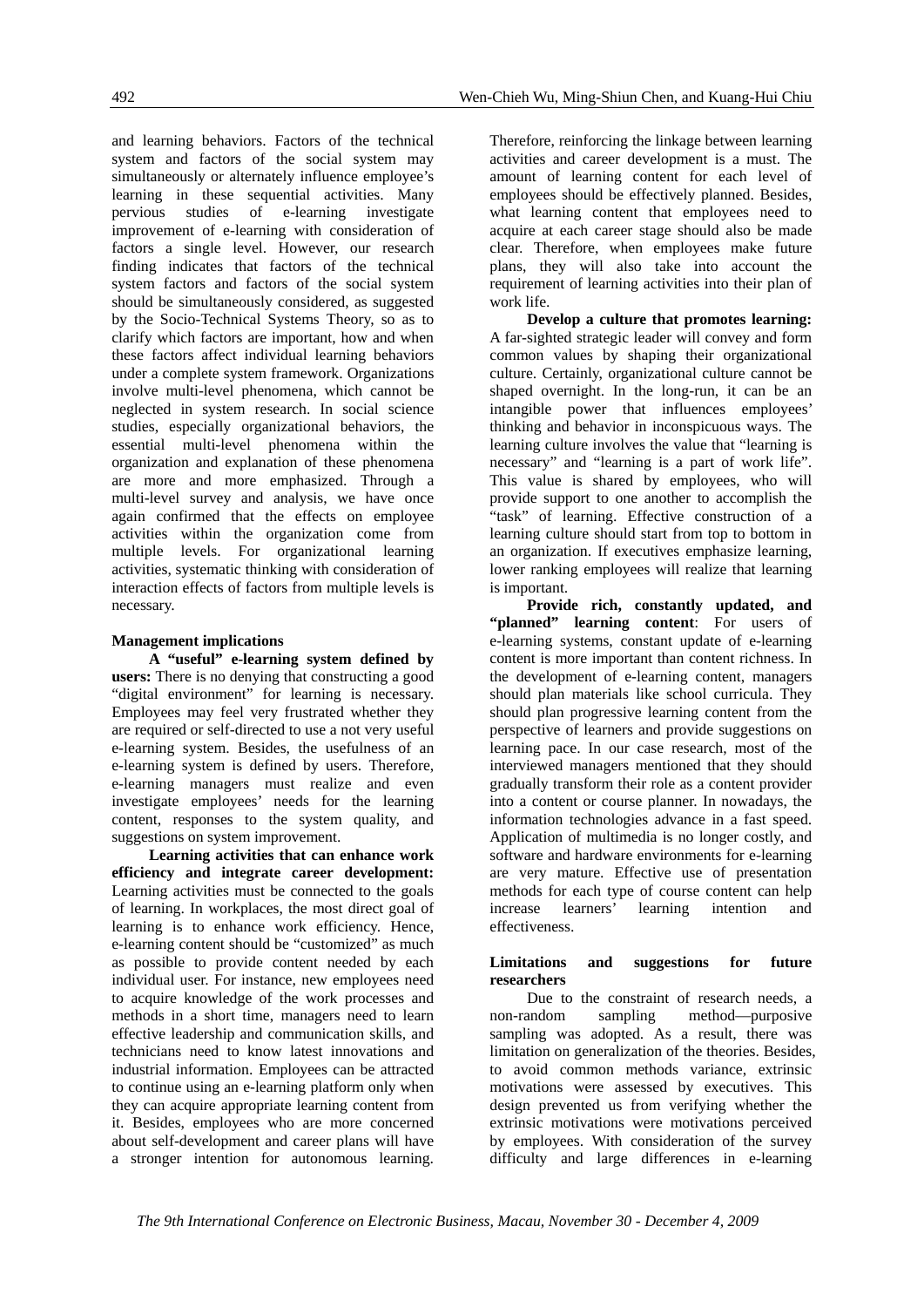content between enterprises, employees' e-learning performance was assessed by subjective measures rather than objective test measures. There are still numerous issues of e-learning in organizations that should be empirically investigated. Subject to the constraints of research time and cost, we could only select factors affecting learning effectiveness at the individual level from previous literature and verify the effects of these factors. Thus, future researchers are advised to investigate the difference between different stages of e-learning introduction, difference in learning effectiveness between employees at different positions, factors affecting the above-mentioned differences, and issues related to behavior transfer through observational learning.

#### **References**

- [1] Hunt, S. D., and Morgan, R. M. "The comparative advantage theory of competition." *Journal of Marketing*, 52(2), 1995, pp 1-15.
- [2] DeRouin, R. E., Fritzsche, B. A., and Salas, E. "E-learning in organizations." *Journal of Management,* 31(6), 2005, pp 920-940.
- [3] Burke, L. A., and Hutchins, H. M. "Training transfer: An integrative literature review." *Human Resource Development Review.* 6 (3), 2007, pp 263-296.
- [4] Kontoghiorghes, C. "Reconceptualizing the learning transfer conceptual framework: Empirical validation of a new systemic model." *International Journal of Training and Development*. 8(3), 2004, pp 210-221.
- [5] Steed C. *Web-based Training*. England: Gower Publishing. 1999.
- [6] Broadbent, B. *ABCs of e-Learning.* San Francisco: Jossey-Bass. 2002.
- [7] Kathawala, Y., and Wilgen, A. "E-learning: evaluation from and organization's perspective." *Training and Management Development Methods.* 18(4), 2004, pp 501.
- [8] Wang, Y., Wang, H., and Shee, D. "Measuring e-learning systems success in an organizational context: Scale development and validation." *Computers in Human Behavior.* 23, 2007, pp 1792-1808.
- [9] Newstorm, J. W. "Catch-22: The problems of incomplete evaluation of training." *Training and Development Journal*. 32, 1978, pp 22-24.
- [10] Baldwin, T. T., and Ford, J. K. "Transfer of training: A review and direction for future research." *Personnel Psychology*, 41, 1988, pp 63-105.
- [11] Falconer, L. "Organizational learning, tacit information, and e-learning: a review." *The Learning Organization,* 13(2), 2006, pp 140-151.
- [12] Trist, E., and Bamforth, K. W. "Some social and psychological consequences of the Longwall method of coal-getting." *Human Relations.* 4, 1951, pp. 6-24.
- [13] Emery, F. E. *Systems Thinking*. Penguin, London. 1969.
- [14] Cummings, T. G. "Self-regulation work groups: a socio-technical synthesis." *The Academy of Management Review*, 3(3), 1978, pp 625-634.
- [15] Niepce, W., and Molleman, E. "Work design issues in lean production from a sociotechnical systems perspective: neo-taylorism or the next step in sociotechnical design?" *Human Relations.*  51(3), 1998, pp. 259-287.
- [16] Trist, E. *The Evaluation of Sociotechnical Systems*. Toronto: Quality of Working Life Center. 1981.
- [17] Molleman, E., and Broekhuis, M. "Sociotechnical systems: towards and organizational learning approach." *Journal of Engineering and Technology Management.* 18, 2001, pp 271-294.
- [18] Pasmore, W. A. *Designing Effective Organizations: The Socio-technical Systems Perspective.* New York: Wiley. 1988.
- [19] Lewin, K. *Field Theory in Social Science*. New York: Harper. 1951.
- [20] Geels, F. W. "Technological transitions as evolutionary reconfiguration processes: a multi-level perspective and a case-study." *Research Policy,* 31, 2002, pp. 1257-1274.
- [21] Salmon, G. *E-Moderating -The Key to Teaching and Learning Online*. Taylor and Francis. 2003.
- [22] Truffer, B. "Society, technology, and region: contributions from the social study of technology to economic geography." *Enviorment and Planning A*. 40, 2008, pp 966-985.
- [23] Gable, G. G. "Integrating case study and survey research methods: an example in information systems." *European Journal of Information Systems*, 3(2), 1994, pp 112-126.
- [24] Attewell, P., and Rule, J. B. "Survey and other methodologies applied to IT impact research: experiences from a comparative study of business computing." In *The Information Systems Research Challenge Survey Research Methods –Volume 3* (Kraemer KL Ed.), Boston: Harvard Business School Press, 1991, pp. 299-315.
- [25] Patton, M. Q. *Qualitative Evaluation and Research Methods (2nd ed).* California: Sage. 1990.
- [26] Roca, J. C., Chiu, C., and Martinez, F. J. "Understanding e-learning continuance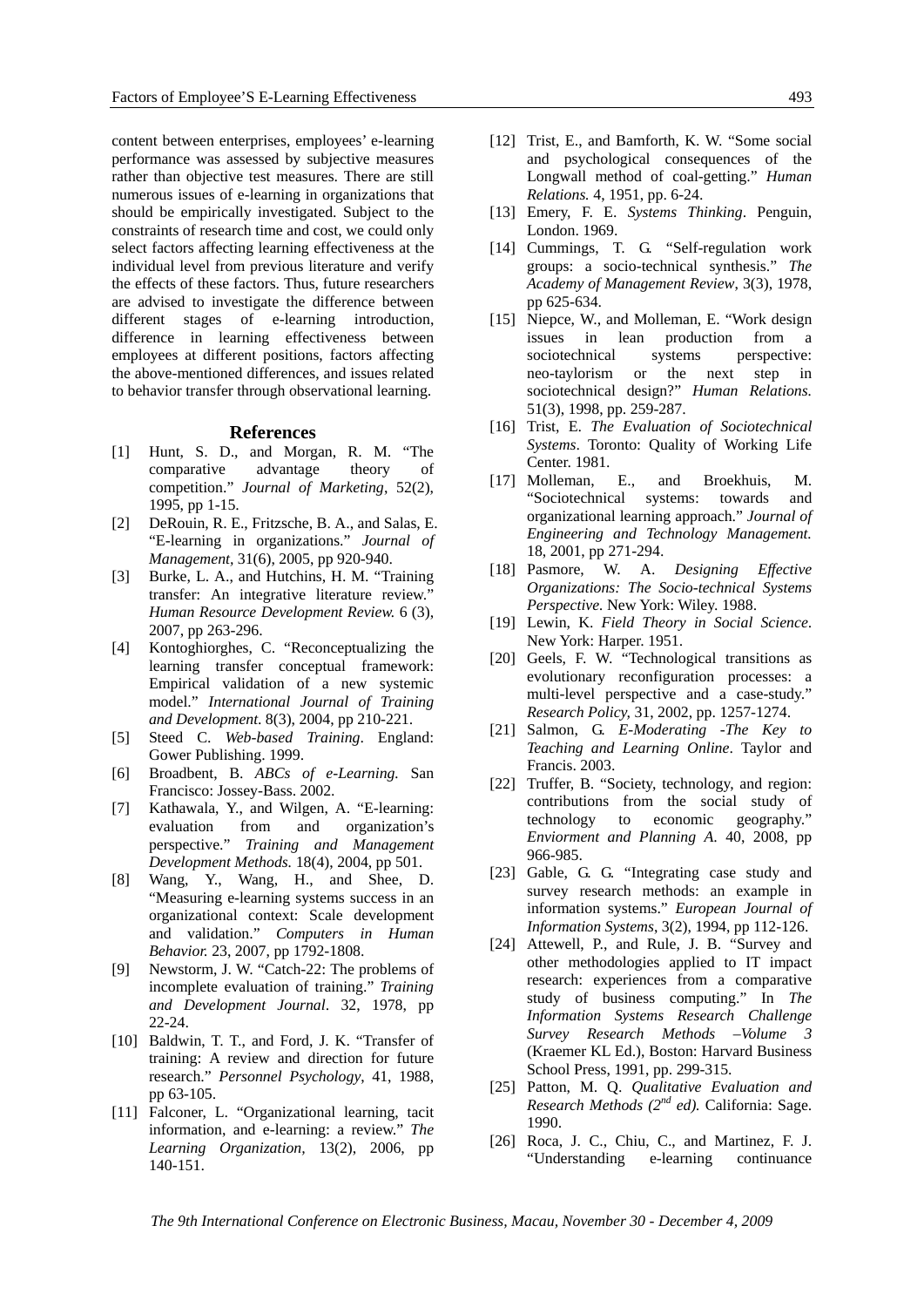intention: an extension of the Technology Acceptance Model." *International Journal of Human-Computer Studie.* 64, 2006, pp 683-696.

- [27] Lee, Y. "An empirical investigation into factors influencing the adoption of an e-learning system." *Online Information Review,* 30(5), 2006, pp 517-541.
- [28] Daft, R. L., and Lengel, R. H. "Information richness - a new approach to managerial behavior and organization design." *Research in Organizational Behavior.* 6, 1984, pp 191-233.
- [29] Keller, J. M. "First principles of motivation to learn and e3-learning." *Distance Education.* 29(2), 2008, pp 175-185.
- [30] Hunt, B., Burvall, P., and Ivergard, T. "Interactive media for learning (IML): assuring usability in terms of a learning context." *Education and Training*. 46(6/7), 2004, pp 361-369.
- [31] Qina, J., Zhoub, Y., Reidc, E., Laid, G., and Chenc, H. "Analyzing terror campaigns on the internet: Technical sophistication, content richness, and Web interactivity." *International Journal of Human-Computer Studies*. 65, 2007, pp 71–84.
- [32] Noe, R. A., and Schmitt, N. "The influence of trainee attitudes on training effectiveness: Test of a model." *Personnel Psychology.* 39, 1986, pp 497-523.
- [33] Cheng. E. W. L., and Ho D. C. K. "A review of transfer of training studies in the past decade." *Personnel Review*, 30(1), 2001, pp 102-118.
- [34] Facteau, J. D., Dobbins, G. H., Russell, J. E. A., Ladd, R. T., and Kudisch, J. D. "The influence of general perceptions of the training environment on pretraining motivation and perceived training transfer." *Journal of Management*. 21(1), 1995, pp. 1-25.
- [35] Williams, T. C., Thayer, P. W., and Pond, S. B. "Test of a model of motivational influences on reactions to training and learning." Paper presented at the *6th annual Conference of Industrial and Organizational Psychology*, St. Louis. 1991.
- [36] Rogers, C. R. *Freedom to Learn: A View of What Education Might Become*. Columbus, Ohio: Charles E. Merrill. 1969.
- [37] Wang, Y. "Assessment of learner satisfaction with asynchronous electronic learning systems." *Information and Management*. 41, 2003, pp 75-86.
- [38] Van Riel, A. C. R., Liljander, V., and Jurriens, P. "Exploring consumer evaluations of e-service: a portal site." I*nternational*

*Journal of Service Industry Management.* 12(4), 2001, pp 359-377.

- [39] Hauser, J. R., and Clausing, D. "The house of quality." *Harvard Business Review.* 67, 1988, pp 63-73.
- [40] Jessup, L. M., and Valacich, J. S. (Eds.) *Group Support Systems – New Perspectives.* New York: Macmillan. 1993.
- [41] Lee, K., and Pucil, D. J. "The perceived impacts of supervisor reinforce ment and learning objective importance on transfer of training." *Performance Improvement Quarterly*. 11(4), 1998, pp 51-61.
- [42] Tracey, J. B., Tannenbaum, S. I., and Kavanagh, M. J. "Applying trained skills on the job. The importance of the work environment." *Jorunal of Applied Psychology*. 80(2), 1995, pp 239-252.
- [43] Lim, H., Lee, S., and Nam, K. "Validating E-learning factors affecting training effectiveness." *International Journal of Information Management.* (27), 2007, pp 22-35.
- [44] Davis, F. D. *A Technology Acceptanc Model for Empirically Testing New End-User Information System: Theory and Results.* Doctoral dissertation, Sloan School of Management, MIT, Cambridge, MA. 1986.
- [45] DeLone, W. H., and McLean, E. R. "The DeLone and McLean model of information systems success: a ten-year update." *Journal of Management Information Systems*, 19(4), 2003, pp 9-30.
- [46] Ford, J. K., and Wroten, S. P. "Introducing new methods for conducting training evaluation and for linking training evaluation to program redesign." *Personnel Psychology*. 37(4), 1984, pp 651-665.
- [47] Pintrich, P. R., and Schrauben, B. "Students" motivation beliefs and their cognitive engagement in classroom tasks." In Schunk, D. H., and Meece, J. L. (Eds.). *Student Perceptions in Classroom.* Hillsdale, NJ: Erlbaum. 1992.
- [48] Axtell, C. M., Maitlis, S., and Yearta, S. K. "Predicting immediate and longer term transfer of training." *Personnel Review*, 26(3), 1997, pp 201-213.
- [49] Alliger, G. M., Tannenbaum, S. I., Bennett, W., J., Traver, H. A., and Shotland, A. B. "A meta-analysis of the relations among training criteria." *Personnel Psychology.* 50(2), 1997, pp 341-358.
- [50] Wydra, F. T. *Learner Controlled Instruction.* Englewood Cliffs, NJ: Educational Technology Publications. 1980.
- [51] Johnson, R. D., Hornik, S., and Salas, E. "An empirical examination of factors contributing